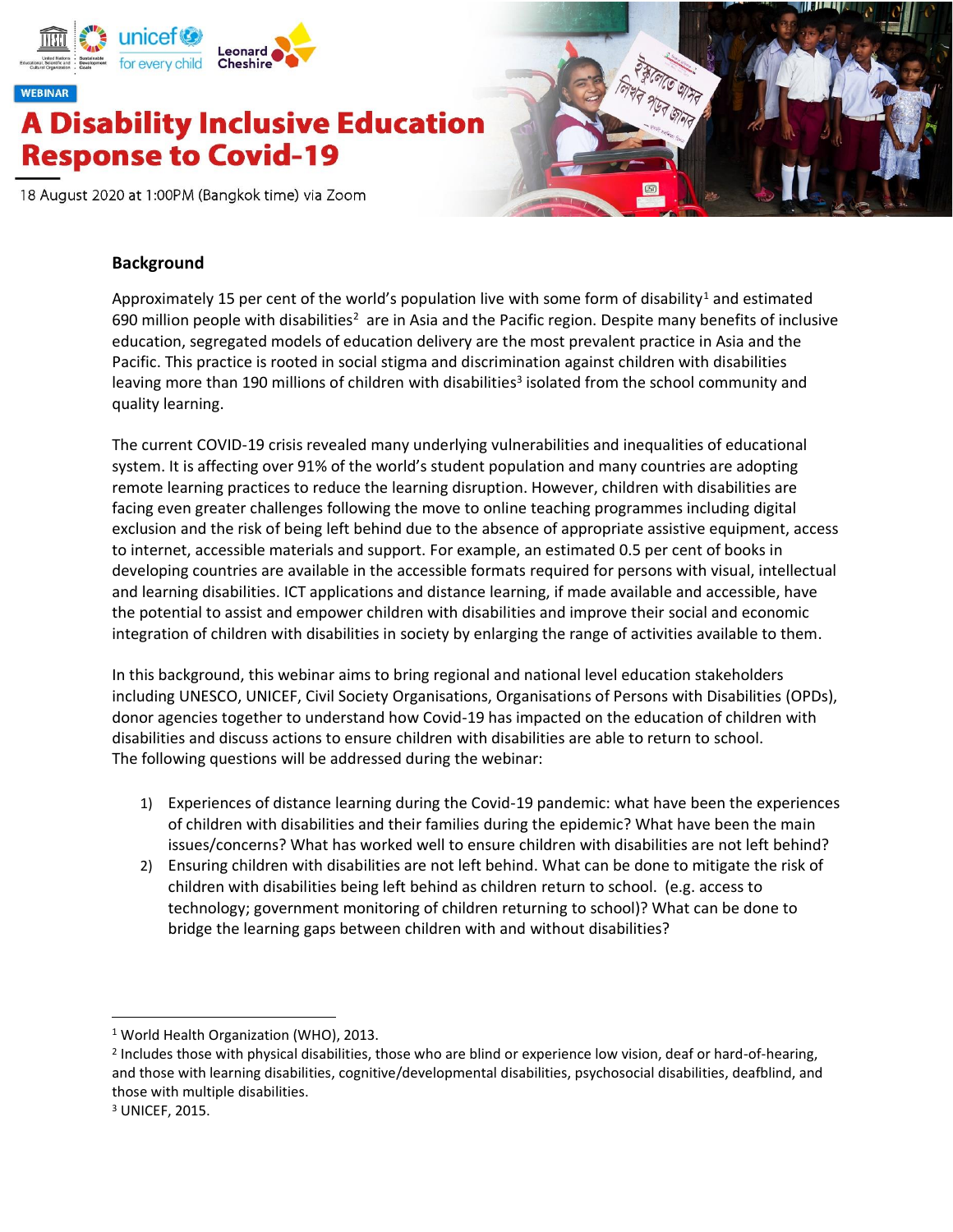3) What practical actions can be taken in the short, medium and long term to enable children with disabilities to return to school and reduce the education gap between children with disabilities and their peers without disabilities?

The answers to these questions will make an important contribution to develop strategies to build more inclusive and equitable education systems after the COVID-19 pandemic.

### **Objectives:**

1) To share evidence and experiences of how Covid-19 has impacted on the education of children with disabilities, from the perspectives of children themselves, their families and teachers.

2) To share examples of good practice and successful disability inclusive education responses to Covid-19.

3) To propose suggestions on specific actions that can be taken to support children with disabilities to return to school and mitigate the risk of a widening education gap between children with and children without disabilities.

#### **Audience:**

The audience for the webinar will be regional and national level education stakeholders including UNESCO, UNICEF, Civil Society Organisations, Organisations of Persons with Disabilities (OPDs), donor agencies.

### **Working Language**

English will be the working language of the webinar.

## **Dates and format**

Dates: 18 August 2020 Time: 13:00 – 14:30 (Bangkok time) Format: Via Zoom (link will be provided upon registration)

## **Webpage:**

<https://bangkok.unesco.org/content/disability-inclusive-education-response-covid-19>

#### **Registration:**

[https://zoom.us/webinar/register/WN\\_xIi\\_m44UQD6gvVTsKkgr9Q](https://zoom.us/webinar/register/WN_xIi_m44UQD6gvVTsKkgr9Q)

## **For more information, please contact**

**Section for Inclusive Quality Education** UNESCO Asia and Pacific Regional Bureau for Education E-mail[: iqe.bgk@unesco.org](mailto:iqe.bgk@unesco.org)